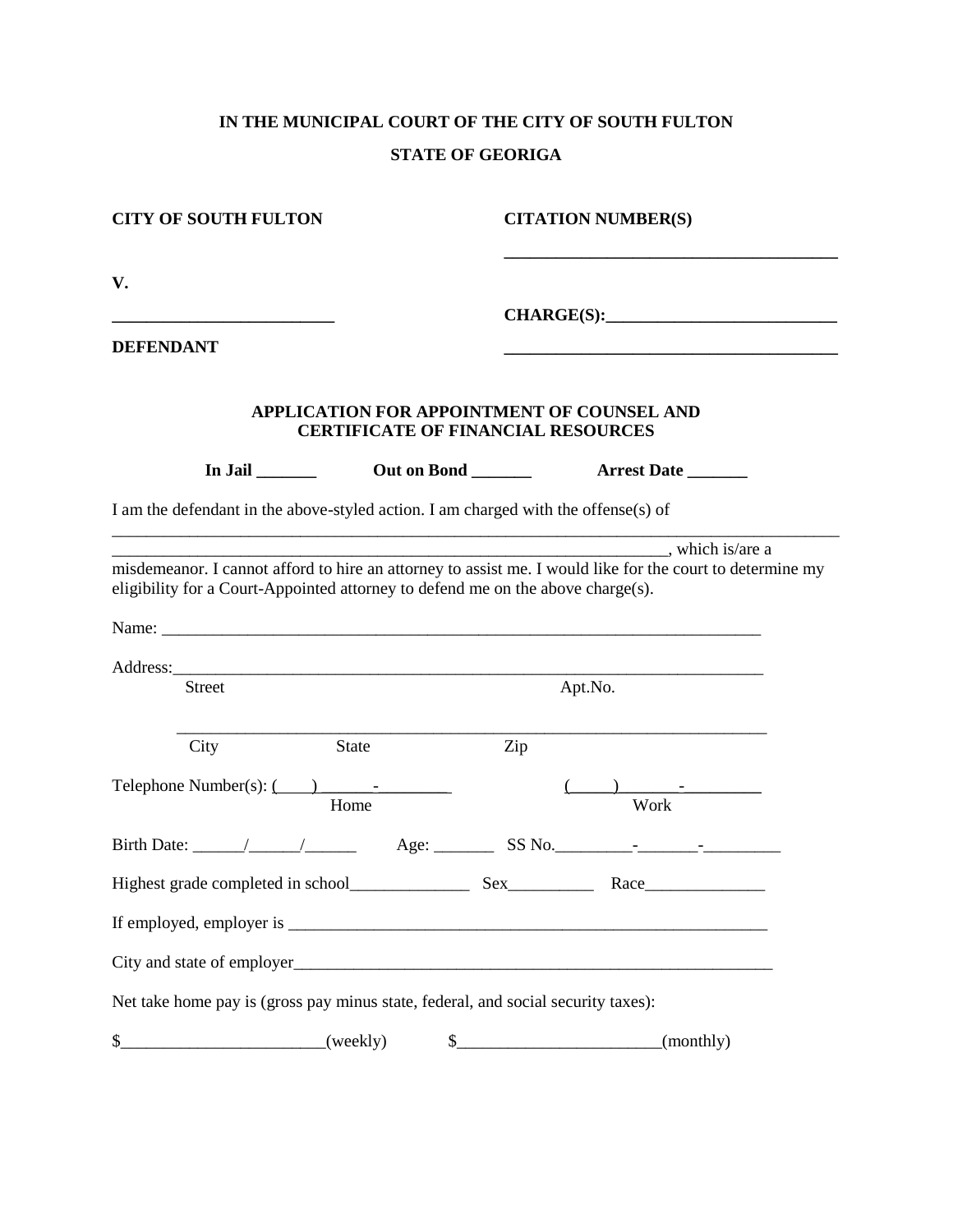| unemployment compensations, welfare or disability income and the amounts received per week                                                                                                                                                                                                                                                                                                                        |  |                                                                                                             |  |
|-------------------------------------------------------------------------------------------------------------------------------------------------------------------------------------------------------------------------------------------------------------------------------------------------------------------------------------------------------------------------------------------------------------------|--|-------------------------------------------------------------------------------------------------------------|--|
|                                                                                                                                                                                                                                                                                                                                                                                                                   |  |                                                                                                             |  |
| Are you married? ________ Single? ___________ Divorced? __________ Widowed? _________                                                                                                                                                                                                                                                                                                                             |  |                                                                                                             |  |
| Is spouse employed? $\frac{1}{\sqrt{1-\frac{1}{\sqrt{1-\frac{1}{\sqrt{1-\frac{1}{\sqrt{1-\frac{1}{\sqrt{1-\frac{1}{\sqrt{1-\frac{1}{\sqrt{1-\frac{1}{\sqrt{1-\frac{1}{\sqrt{1-\frac{1}{\sqrt{1-\frac{1}{\sqrt{1-\frac{1}{\sqrt{1-\frac{1}{\sqrt{1-\frac{1}{\sqrt{1-\frac{1}{\sqrt{1-\frac{1}{\sqrt{1-\frac{1}{\sqrt{1-\frac{1}{\sqrt{1-\frac{1}{\sqrt{1-\frac{1}{\sqrt{1-\frac{1}{\sqrt{1-\frac{1}{\sqrt{1-\frac$ |  |                                                                                                             |  |
|                                                                                                                                                                                                                                                                                                                                                                                                                   |  |                                                                                                             |  |
| Number of children living in the home __________ Ages ___________________________                                                                                                                                                                                                                                                                                                                                 |  |                                                                                                             |  |
| Dependants other than spouse or children in home (names, relationship, amount contributed to                                                                                                                                                                                                                                                                                                                      |  |                                                                                                             |  |
| Do you own or are you purchasing a motor vehicle? Circle one: Yes or No                                                                                                                                                                                                                                                                                                                                           |  |                                                                                                             |  |
|                                                                                                                                                                                                                                                                                                                                                                                                                   |  |                                                                                                             |  |
|                                                                                                                                                                                                                                                                                                                                                                                                                   |  |                                                                                                             |  |
| Amount of house payment or rent payment per month \$                                                                                                                                                                                                                                                                                                                                                              |  |                                                                                                             |  |
|                                                                                                                                                                                                                                                                                                                                                                                                                   |  | List checking or savings or other deposit accounts with any bank or financial institution and the amount in |  |
| List any other assets or property, including real estate, jewelry, notes, bonds or stocks _________<br><u> 1989 - Johann Johann Stoff, deutscher Stoffen und der Stoffen und der Stoffen und der Stoffen und der Stoffen</u>                                                                                                                                                                                      |  |                                                                                                             |  |
|                                                                                                                                                                                                                                                                                                                                                                                                                   |  | List indebtedness and amount of payments (include utilities, groceries, credit cards, loans other than car  |  |
| List any extraordinary living expenses and monthly (such as regularly occurring medical bills)                                                                                                                                                                                                                                                                                                                    |  |                                                                                                             |  |
| ,我们也不能在这里的时候,我们也不能在这里的时候,我们也不能不能不能不能不能不能不能不能不能不能不能不能不能不能不能。""我们的是,我们也不能不能不能不能不能不                                                                                                                                                                                                                                                                                                                                  |  |                                                                                                             |  |

Child support payable under any court order? \_\_\_\_\_\_\_\_\_\_\_\_\_\_\_\_\_\_\_\_\_\_\_\_\_\_\_\_\_\_\_\_\_\_\_\_\_\_\_\_\_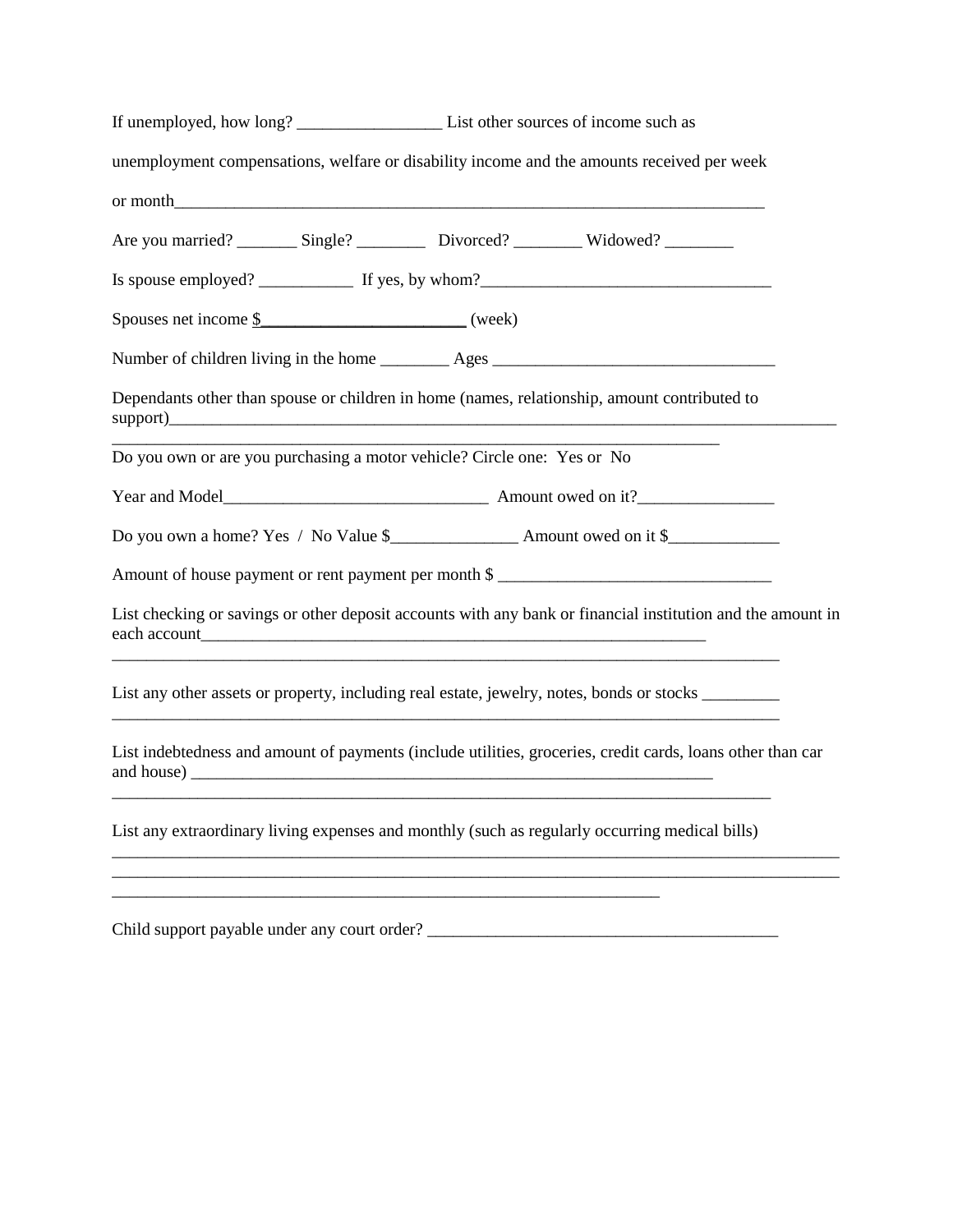## *Do you understand that whether you are convicted, acquitted, have your case bound over to State Court or otherwise dispose of your charge(s), City of South Fulton may seek reimbursement of attorney's fees pad for you, if you become financially able to pay? \_\_\_\_\_\_\_\_\_\_\_ Defendant's initials.*

I have read (had read to me) the above questions and answers, and they are correct and true. I agree to reimburse the City of South Fulton for attorney's fees paid on my behalf if ordered to do so.

The undersigned swears that the information gin herein is true and correct and understands that a false answer to any item may result in a charge of perjury.

This day of  $\frac{1}{20}$ 

\_\_\_\_\_\_\_\_\_\_\_\_\_\_\_\_\_\_\_\_\_\_\_\_\_\_\_\_\_\_\_\_\_\_\_\_\_\_\_\_\_\_\_ Defendant

Sworn to and subscribed before me this  $\frac{day \text{ of } 20}{x}$ .

\_\_\_\_\_\_\_\_\_\_\_\_\_\_\_\_\_\_\_\_\_\_\_\_\_\_\_\_\_\_\_\_ Notary Public

Commission Expires: \_\_\_\_\_\_\_\_\_\_\_\_\_\_\_\_\_\_\_\_\_ (Seal)